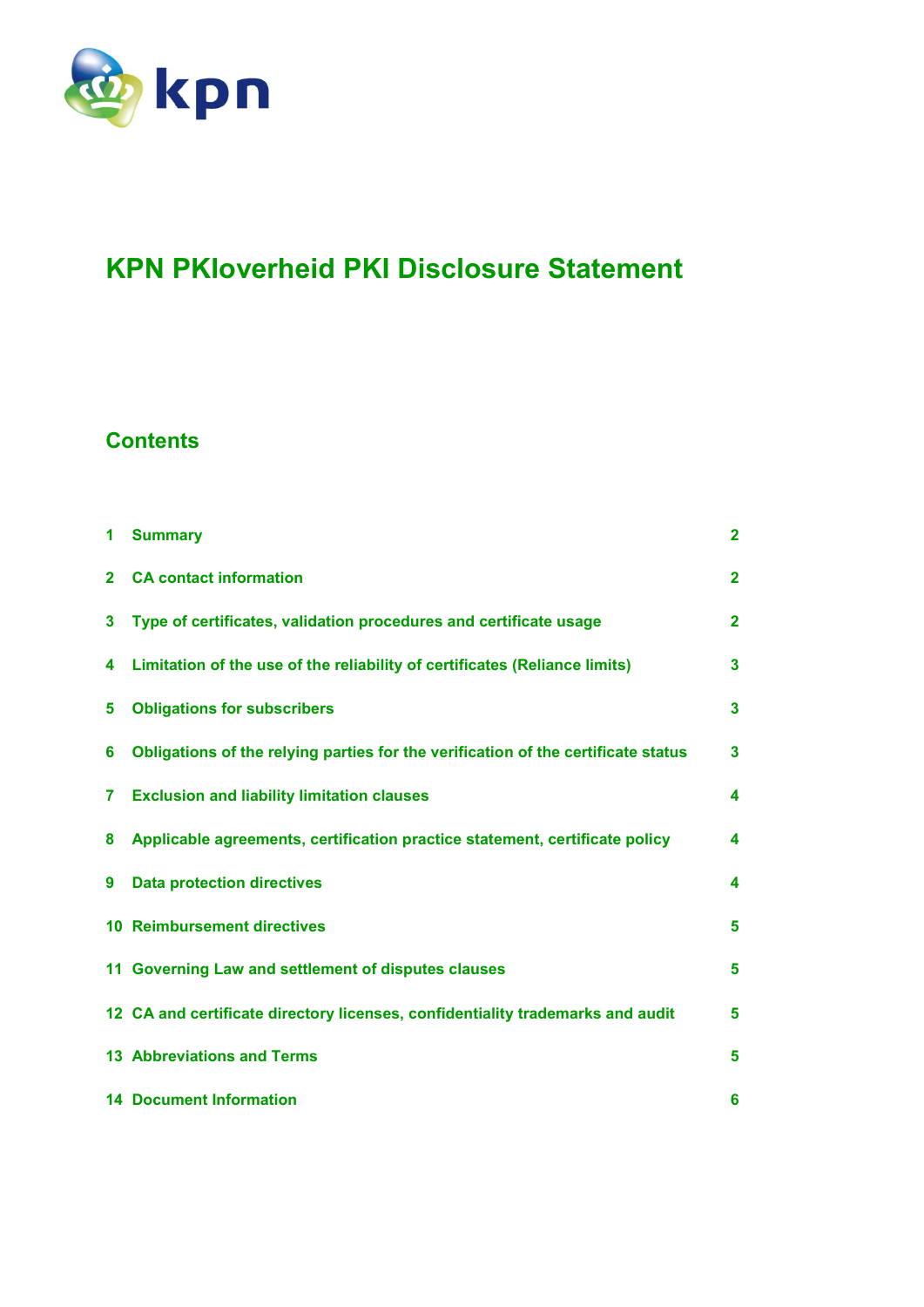

#### <span id="page-1-0"></span>**1 Summary**

The purpose of this PKI Disclosure Statement is to summarize and present the key points of the KPN PKI overheid Certificate Practice Statements and specific conditions in a more readable and understandable format for the benefit of Subscribers and Relying Parties.

This PKI Disclosure Statement does not substitute or replace the KPN Certification Practice Statements under which digital certificates are issued.

Reader must read the KPN CPS's :

- KPN PKIoverheid Certification Practice Statement

- KPN PKIoverheid Extended Validation (EV SSL) Certification Practice Statement published at [\(https://certificaat.kpn.com/downloads](https://certificaat.kpn.com/downloads)) before applying for or relying on a certificate issued by KPN.

#### <span id="page-1-1"></span>**2 CA contact information**

Queries regarding this PKI Disclosure Statement shall be directed at:

KPN Attn.: KPN Security Services, Policy Management Authority Postbus 9105 7300 HN Apeldoorn. E-mail: [pkisupport@kpn.com.](mailto:pkisupport@kpn.com)

For general information please visit our website:<https://certificaat.kpn.com/>

To revoke a certificate, follow the procedures on the self-service portal: <https://certificaat.kpn.com/pkioverheidcertificaten/intrekken/>

#### <span id="page-1-2"></span>**3 Type of certificates, validation procedures and certificate usage**

KPN issues 5 types of certificates under the Root of PKI Overheid:

- 1. Persoonlijke certificaten (Personal certificates)
- 2. Beroepsgebonden certificaten (Profession bound certificates)
- 3. Groeps certificaten (Group certificates)
- 4. Server certificaten (Server certificates)
- 5. Extended validation server certificaten (EV Server certificates)

The full description of the types of certificates supported by KPN and their respective validation procedures are covered in the KPN CPS documents. <https://certificaat.kpn.com/downloads>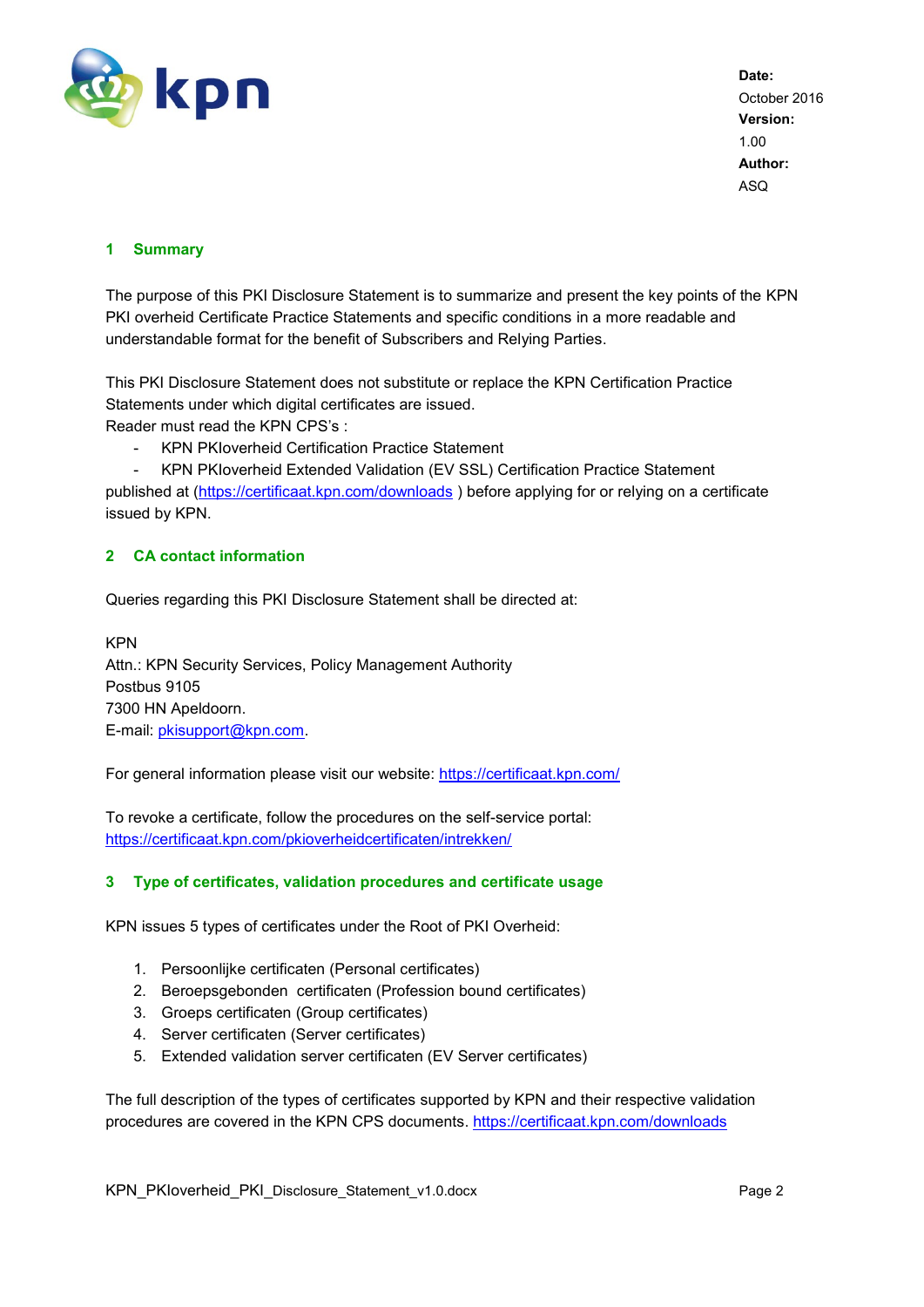

### <span id="page-2-0"></span>4 **Limitation of the use of the reliability of certificates (Reliance limits)**

KPN does not impose reliance limits for Certificates issued under this policy. Reliance limits may be imposed by other policies, Dutch applicable law or by Relying Party Agreement. See Section 7 below for limitation of liability.

#### <span id="page-2-1"></span>**5 Obligations for subscribers**

- Submit accurate and complete information to the CA during subject registration in accordance with the requirements of the CP.
- Exercise reasonable care to avoid unauthorized use of the Subject's Private Key
- If any of the following occurs up to the end of the validity period indicated in the Certificate the subscriber must immediately revoke the certificate:
	- $\circ$  The Subject's Private Key has been potentially or actually lost, stolen or compromised.
	- o control over the Subject's Private Key has been lost due to potential or actual compromise of activation data (eg PIN code) or other reasons.
	- $\circ$  inaccuracy or changes to the Certificate content, as notified to the Subscriber.

This can be achieved by following the procedures on the KPN self-service portal: <https://certificaat.kpn.com/pkioverheidcertificaten/intrekken>

- Ensure that if the Subscriber or Subject generates the Subject's Key Pair, only the Subject holds the Private Key.
- Generate the Key Pair in a safe environment.

#### <span id="page-2-2"></span>**6 Obligations of the relying parties for the verification of the certificate status**

- Independently assess the appropriateness of the use of a Certificate for any given purpose and determine that the Certificate will, in fact, be used for an appropriate purpose.
- Utilize the appropriate software and/or hardware to perform digital signature verification or other cryptographic operations, as a condition of relying on a Certificate in connection with each such operation. Such operations include identifying a Certificate Chain and verifying the digital signatures on all Certificates in the Certificate Chain. Relying parties will not rely on a Certificate unless these verification procedures are successful;
- Check the status of the Certificate on which the relying parties wishes to rely, as well as all the Certificates in its Certificate Chain. If any of the Certificates in the Certificate Chain have been revoked, relying parties will not rely on the end-user Subscriber Certificate or other revoked Certificate in the Certificate Chain;
- In the case of a "beroepsgebonden certificaat" (profession bound certificate) with the profession "gerechtsdeurwaarder" (Bailiff), it is the responsibility of the relying party to check whether this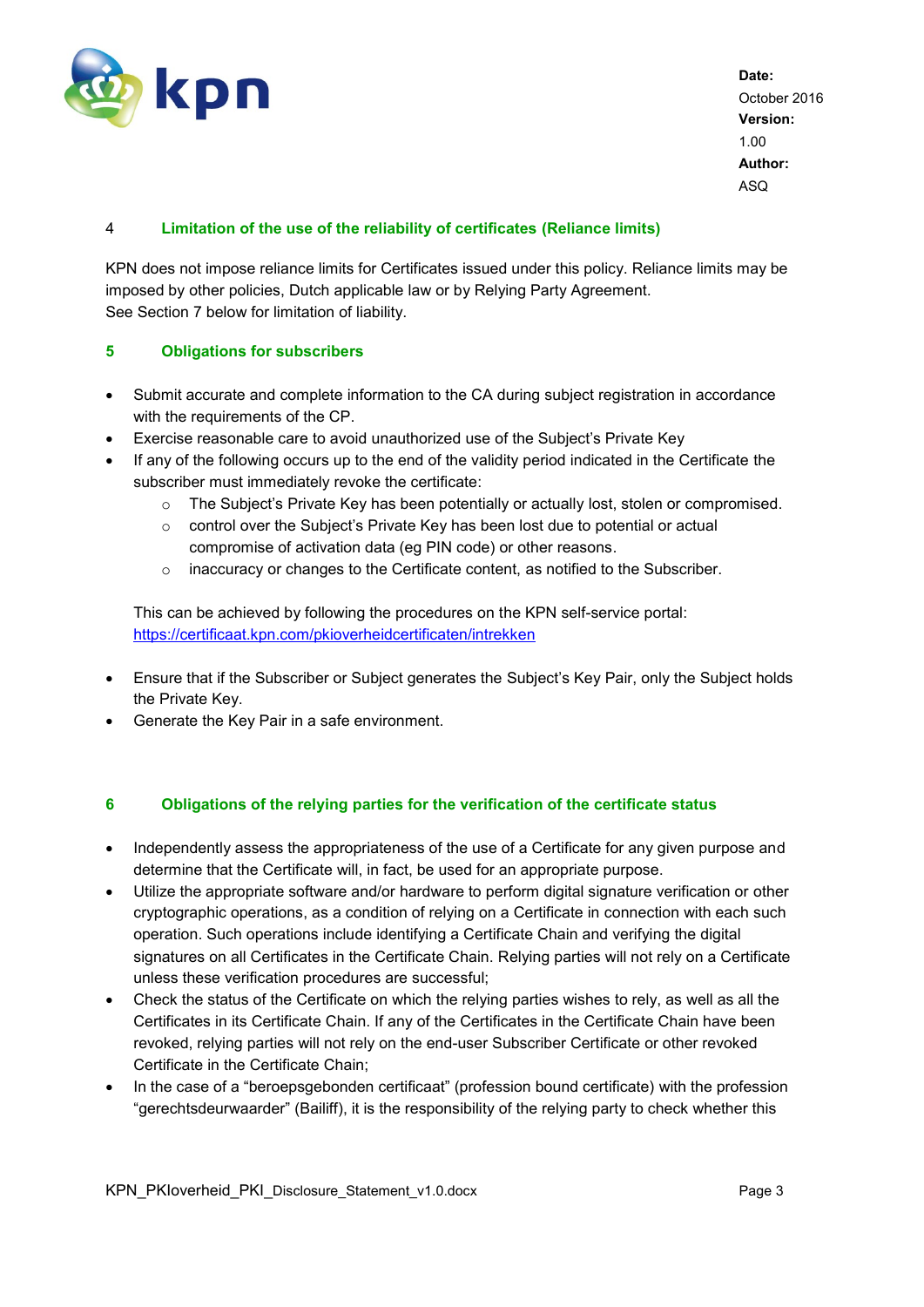

.

**Date:** October 2016 **Version:** 1.00 **Author:** ASQ

bailiff was registered as a bailiff in the register: [http://www.registergerechtsdeurwaarders.nl](http://www.registergerechtsdeurwaarders.nl/) at the time of usage of the certificate.

 Rely on the Certificate, if all of the checks described in the previous paragraphs are successful, provided that reliance upon the Certificate is reasonable under the circumstances. If the circumstances indicate a need for additional assurances, it is the responsibility of the relying parties to obtain such assurances for such reliance to be deemed reasonable;

#### <span id="page-3-0"></span>**7 Exclusion and liability limitation clauses**

KPN accepts liability for voor PKIoverheid Certificaten insofar as stated in the "Bijzondere Voorwaarden PKIoverheid certificaten"(specific conditions PKIoverheid certificates) in <https://certificaat.kpn.com/downloads>

#### <span id="page-3-1"></span>**8 Applicable agreements, certification practice statement, certificate policy**

See for applicable agreements:<https://www.kpn.com/algemeen/alle-voorwaarden.htm> then select 'categorie Zakelijk', 'product ICT' and finally the document 'Algemene Leveringsvoorwaarden'.

The Subscriber Agreement is submitted with the Subscriber's Request Form to KPN in order to obtain a valid certificate.

This PKI Disclosure Statement serves as a summary for the certification practice statements (CPS's) and refers to other operational documentation for more details concerning request and validation procedures.

#### <span id="page-3-2"></span>**9 Data protection directives**

- KPN is careful with your data. You can rest assured that your details are safe with KPN and that we comply with the law.
- We do not look at the content of communications. We do not monitor calls, do not look at the content of your text messages, e-mails or chats, and do not keep track of which sites you visit.
- We do not sell your information to third parties.

KPN has formulated a privacy statement for all her services including her certificate services. In this statement is written down in which way KPN handles personal data. The privacy statement is made available on: <https://www.kpn.com/algemeen/missie-en-privacy-statement/privacy-statement.htm>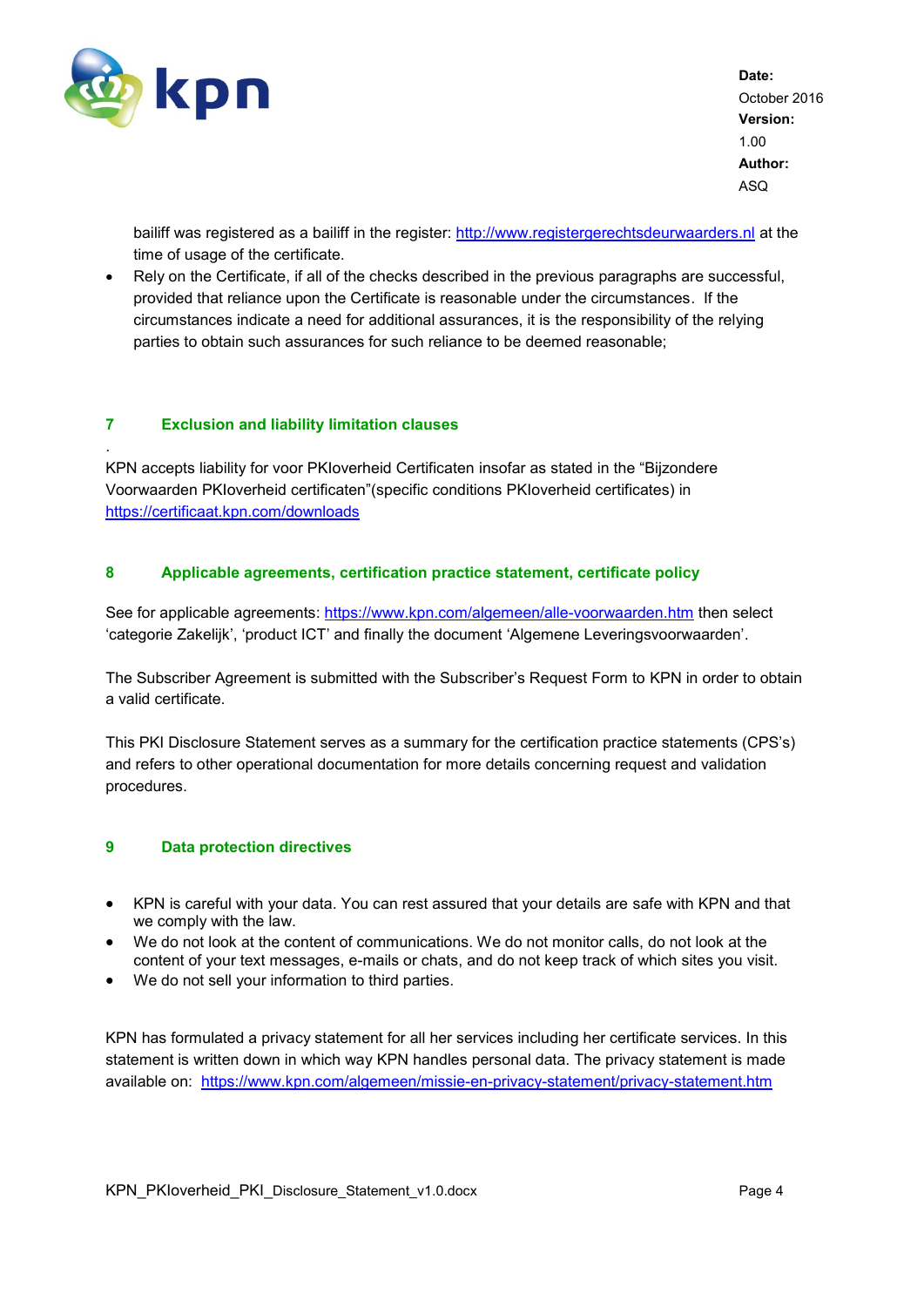

#### <span id="page-4-0"></span>**10 Reimbursement directives**

Not applicable.

#### <span id="page-4-1"></span>**11 Governing Law and settlement of disputes clauses**

All services concerning the KPN PKIoverheid certificates are governed exclusively by Dutch law.

#### <span id="page-4-2"></span>**12 CA and certificate directory licenses, confidentiality trademarks and audit**

KPN is subject to a yearly compliance audit by a accredited auditor against the requirements of :

- European Union's (EU) eIDAS regulation;
- The program of requirements PKI Overheid;
- ETSI EN 319-411-1 and ETSI EN 102 042;

Proof of successful certification can be found by viewing the BSI certificates of compliance on our website: <https://certificaat.kpn.com/downloads>

#### <span id="page-4-3"></span>**13 Abbreviations and Terms**

| Abbreviation         | Description                                                                           |  |  |  |
|----------------------|---------------------------------------------------------------------------------------|--|--|--|
| /Term                |                                                                                       |  |  |  |
| CА                   | <b>Certification Authority</b>                                                        |  |  |  |
| Certificate          | An electronic document that uses a digital signature to bind a public key and an      |  |  |  |
|                      | identity.                                                                             |  |  |  |
| <b>CP</b>            | Certificate Policy                                                                    |  |  |  |
| <b>CPS</b>           | <b>Certification Practice Statement</b>                                               |  |  |  |
| <b>CRL</b>           | Certificate Revocation List                                                           |  |  |  |
| PKI                  | Public Key Infrastructure. A public key infrastructure (PKI) is a set of hardware,    |  |  |  |
|                      | software, people, policies, and procedures needed to create, manage, distribute,      |  |  |  |
|                      | use, store, and revoke digital certificates. In cryptography, a PKI is an arrangement |  |  |  |
|                      | that binds public keys with respective user identities by means of a certificate      |  |  |  |
|                      | authority (CA).                                                                       |  |  |  |
| Specific             | An amendment to KPN's general conditions specific to the use of KPN's                 |  |  |  |
| Conditions           | PKIoverheid certificates. In Dutch : Bijzondere Voorwaarden PKIoverheid               |  |  |  |
| PKloverheid          | certificaten                                                                          |  |  |  |
| certificates         |                                                                                       |  |  |  |
| <b>Subscribers</b>   | A natural person or Legal Entity to whom a Certificate is issued and who is legally   |  |  |  |
|                      | bound by a Subscriber or Terms of Use Agreement.                                      |  |  |  |
|                      |                                                                                       |  |  |  |
| <b>Relying Party</b> | Any natural person or Legal Entity that relies on a Certificate by verifying the      |  |  |  |
|                      | authenticity of a subscriber based on a certificate of PKIoverheid.                   |  |  |  |
|                      | A relying party can also be a subscriber                                              |  |  |  |